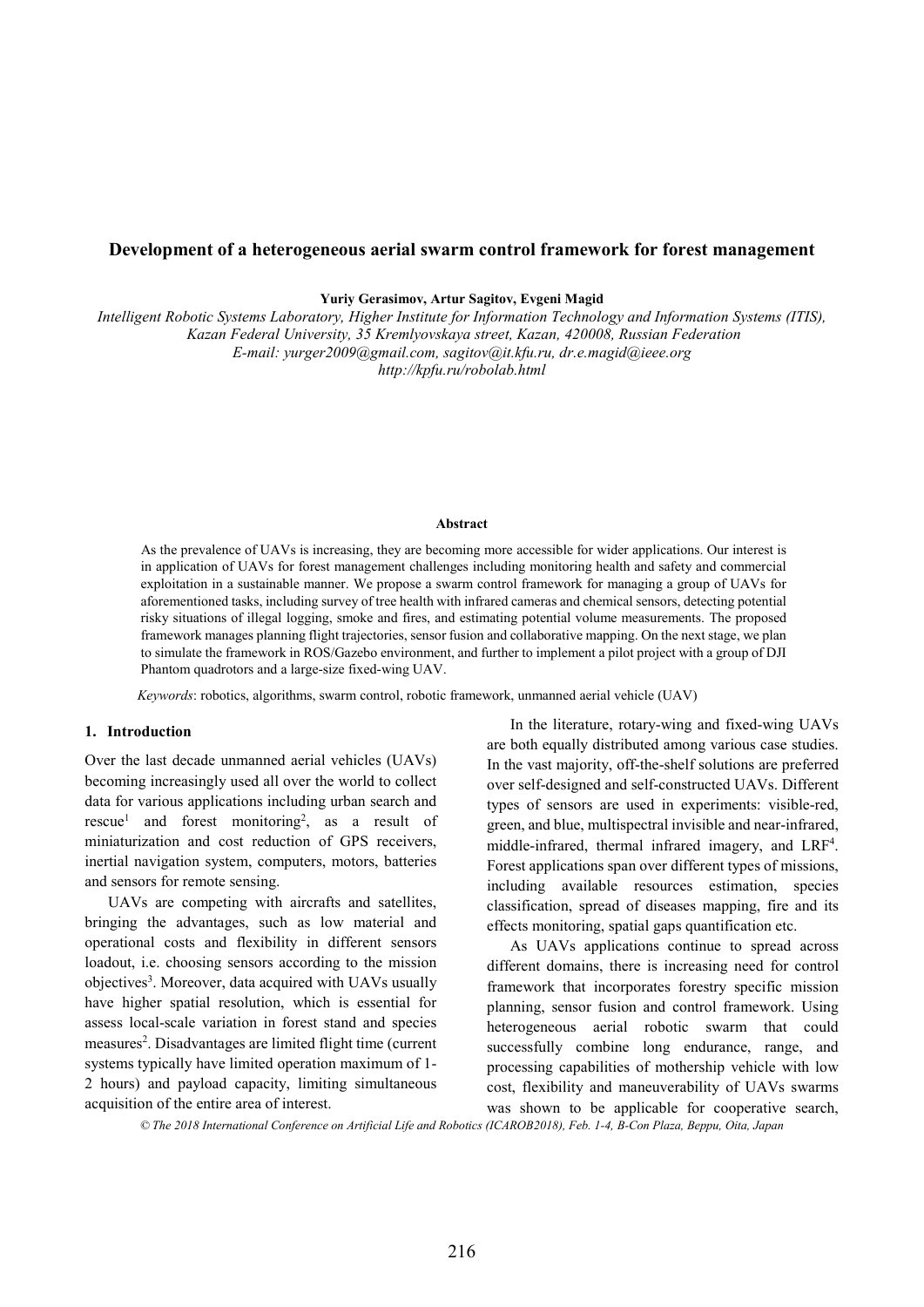acquisition, and tracking missions in urban environment<sup>5</sup>. Therefore we recognize significant potential advantages of such architecture in forestry applications, which could reduce mission time and increase operational coverage.

The rest of this position paper is organized as follows. We review common missions that influenced our framework composition in Section 2. Section 3 outlines applicable hardware architecture and in Section 4 we focus on framework's individual components, e.g. assignment and tracking task status for individual UAVs.

## **2. Typical UAV-assisted forest management missions**

Information about vegetation conditions of a forest is important both for monitoring protected areas and for estimating potential economic value of the forest. Sensors being used in majority of case studies are nearinfrared spectrometers and hyperspectral cameras<sup>6,7</sup>.

*Estimation of dendrometric parameters* missions involve acquiring imagery from UAVs in order to estimate Lorey's mean height, dominant height, stem number, basal area, and stem volume estimation of stands using various statistical models. This mission type is used to estimate available resources, identify potential areas of logging, and provide information on plant growth dynamics and biomass allocation. In addition, it makes possible to identify and quantify spatial gaps in forests that could indicate illegal logging activities.

*Species classification* goal is to differentiate forest species and provide species distribution maps. Knowledge of such distributions is an important information, as it plays important role in sustainable forest management, as some tree species provide higher market value timber, influencing both economic value and potential illegal logging. This information also allows identification of invasion species, allowing earlier interventions.

*Post-fire recovery monitoring* involves analyzing burned areas and capturing ongoing processes of postfire recovery: agamic regeneration, deadwood dynamics, and logging activities with or without log extraction<sup>8</sup>.

*Forest fire measuring* during an ongoing forest fire UAVs could measure location and shape of the fire front, its rate of spread, and the fire flame height using visual and infrared cameras<sup>4</sup> and provide information that is necessary to predict fire spread direction and help plan firefighting processes.

*Forest health monitoring* goal is to produce distribution maps of dead trees and infestation levels to support intervention by authorities.

## **3. Heterogeneous swarm structure**

We investigate robot swarm that is composed of one main vehicle (mothership) and multiple simple UAVs (drones) being connected through wireless network. The motherships act as data storage, recharging and sensor fusion stations, assist negotiation between agents, and supervise a mission while drone control is achieved using cooperative mapping. Each set of drones is assigned to a particular mothership. In the role of the mothership an aircraft, a ship or a ground vehicle could be used.

Drones are small light UAVs used for the data collection and equipped with communication devices to coordinate their operations locally. Commercial off-theshelf UAVs are usually not intended for group operation, and thus require hardware upgrades. We also assume that an individual UAV is equipped with a low-level control system that provides stability and altitude-hold capability. The choice of deployed sensory loadout on UAVs depends on specific mission planned and on required spatial and temporal scales of the analysis.

The framework is designed in a way that each drone could operate autonomously and recognize other neighboring drones within the limited operational area in order to form cooperative groups.

## **4. Framework structure**

One common task for all above mentioned forestry missions is mapping. Using collective sensory data, it is possible to overcome the individual drone limitations and address the issue with environmental conditions variability. SAGE experiment addresses this issue, demonstrating the usage of a small UAVs group to collectively monitor an agricultural field with weed mapping<sup>10,11</sup>. Network composition is based upon heterogeneous aerial robot network architecture for search and tracking developed by Elston and Frew<sup>12</sup>.

Figure 1 depicts a schematic representation of a heterogeneous swarm control architecture. The highest level is mothership-drone coordination level that is used to allocate specific tasks through negotiation between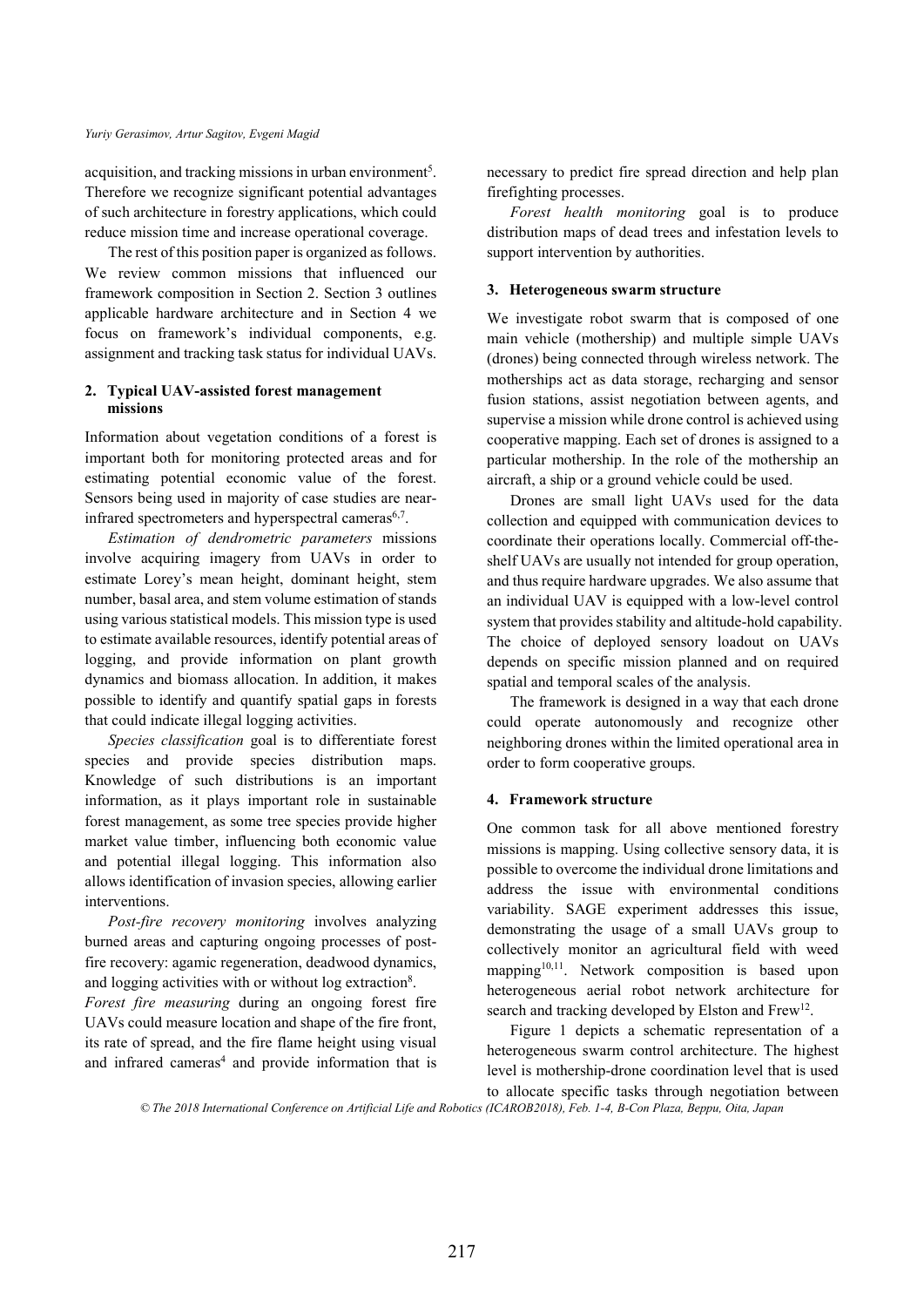

Figure 1. Framework structure

mothership and individual drones. When the mission type and parameters are specified mothership is issuing subtasks that are derived from the planning layer on the mothership vehicle to the trajectory generation layer on each drone. Here, each task is converted into a trajectory, which is passed to the lowest Flight Control Layer that performs low-level drone control. This decomposition is minimizing the computations performed by drones. The mothership has a GPS-receiver and can plan its activities on the global scale, including cooperation with other motherships of a large fleet.

While payload capabilities of UAVs fundamentally limit amount of sensory information, communication, and processing that can be acquired and carried out, a size of the mothership vehicles allows them to carry much complex systems that can perform communications over larger distances, store and process more information than individual drones. Consequently, swarm architecture utilizes technical advantages of a mothership to minimize the amount of communication, planning, and coordination performed by drones.

### **4.1.** *Mission control*

A mothership keeps tracking drones health (flight hours, battery status, etc.). When amount of data acquired by a drone is reaching drone memory capacity limit, the drone returns to the mothership to perform fast data transfer for storage and processing. Drone is landed on the mothership using methods of autonomous landing with infrared beacons, e.g. $^{13,14}$ . Localization during landing could be assisted using a variation of the method by Yakovlev et.al.<sup>15</sup>. The same landing procedure is triggered by a low level of drone battery charge.

We also use data preprocessing that keeps tracking drone's data quality rating. As each data chunk contains drone signature, if during data preprocessing we identifying problem data (e.g., corrupted data or contradictory data about a same particular map cell that comes from two different drones ) we consequently mark a map cell as unexplored and add it to a task list with lowering drone data quality rating.

## **4.2.** *Mission planning*

Mapping is achieved using task assignment based on a decomposed coverage map. The map is decomposed into cells, which are defined by its boundary coordinates and data acquisition parameters (e.g., velocity, flying altitude etc.). The division of the mission area into cells simplifies motion planning of each agent, and it insures that no two agents inspect the same cell at the same time.

Mothership uses a network to assign drones with responsibilities for free cells by transmitting cell information. We treat drones that inspect cells as a simple collision-free model in C-space while agents are treated as points simplifying collision prevention strategy.

Covering mission area effectively with our drones involves two stages - area decomposition into cells and path planning inside the cells. Our framework is being developed with modularity in mind so it supports different methods of decomposition and path planning in individual cells.

### **4.3.** *Collective Adaptive Mapping*

Some of mission objectives require a precise mapping only for particular affected areas, so a uniform coverage of the environment becomes ineffective. Therefore we add adaptive strategies to increase efficiency of a swarm by allocating more drones to such areas, while other areas could be only monitored superficially or even entirely skipped. At first mission, the exploration area is divided into multiple cells and each cell is coarsely inspected with a fast flyby by a drone, with interesting areas being added to the map and communicated to the mothership and other drones. The mothership issues special orders to